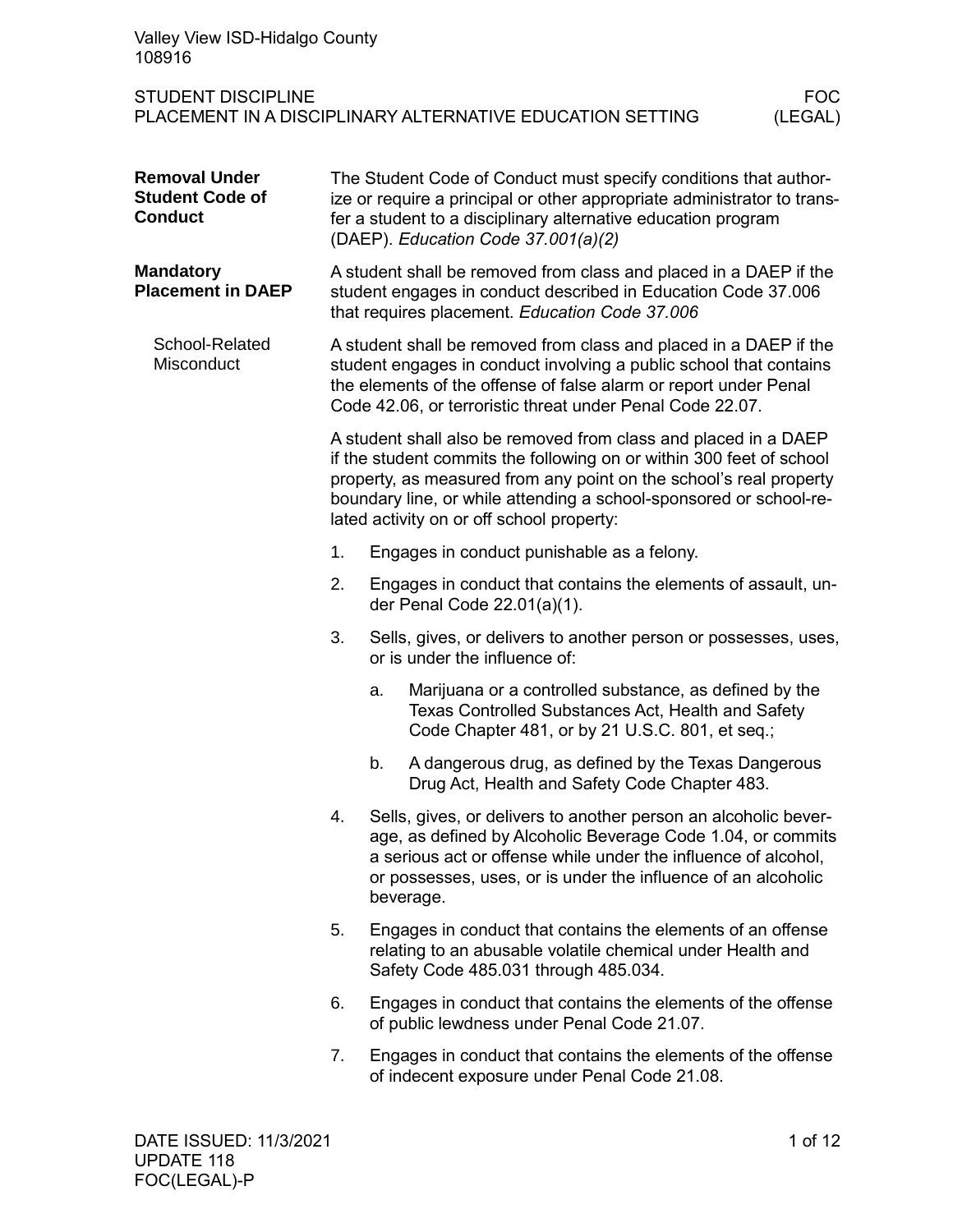|                                       | 8.<br>Engages in conduct that contains the elements of the offense<br>of harassment under Penal Code $42.07(a)(1)$ , $(2)$ , $(3)$ , or $(7)$<br>against an employee of the district.                                                                                                                                                                                                                                                                                                                |  |  |
|---------------------------------------|------------------------------------------------------------------------------------------------------------------------------------------------------------------------------------------------------------------------------------------------------------------------------------------------------------------------------------------------------------------------------------------------------------------------------------------------------------------------------------------------------|--|--|
|                                       | Education Code 37.006(a)                                                                                                                                                                                                                                                                                                                                                                                                                                                                             |  |  |
| Exception                             | Removal to a DAEP for school-related misconduct is not required if<br>the student is expelled for the same conduct. Education Code<br>37.006(m)                                                                                                                                                                                                                                                                                                                                                      |  |  |
| Retaliation                           | Except where a student engages in retaliatory acts against a dis-<br>trict employee for which expulsion is mandatory [see FOD], a stu-<br>dent shall be removed from class and placed in a DAEP if the stu-<br>dent engages in conduct on or off school property containing the<br>elements of retaliation under Penal Code 36.06, against any school<br>employee. Education Code 37.006(b)                                                                                                          |  |  |
| <b>Conduct Unrelated</b><br>to School | In addition to the circumstances listed above, a student shall be re-<br>moved from class and placed in a DAEP based on conduct occur-<br>ring off campus and while the student is not in attendance at a<br>school-sponsored or school-related activity if:                                                                                                                                                                                                                                         |  |  |
|                                       | The student receives deferred prosecution under Family Code<br>1.<br>53.03 for conduct defined as a felony offense in Penal Code<br>Title 5 or the felony offense of aggravated robbery under Pe-<br>nal Code 29.03;                                                                                                                                                                                                                                                                                 |  |  |
|                                       | A court or jury finds that the student has engaged in delin-<br>2.<br>quent conduct under Family Code 54.03 for conduct defined<br>as a felony offense in Penal Code Title 5 or the felony offense<br>of aggravated robbery under Penal Code 29.03; or                                                                                                                                                                                                                                               |  |  |
|                                       | The superintendent or designee has a reasonable belief that<br>3.<br>the student has engaged in conduct defined as a felony of-<br>fense in Penal Code Title 5 or the felony offense of aggra-<br>vated robbery under Penal Code 29.03.                                                                                                                                                                                                                                                              |  |  |
|                                       | Education Code 37.006(c)                                                                                                                                                                                                                                                                                                                                                                                                                                                                             |  |  |
| Reasonable<br><b>Belief</b>           | In determining whether there is a reasonable belief that a student<br>has engaged in conduct defined as a felony offense, a superinten-<br>dent or a superintendent's designee may consider all available in-<br>formation and must consider the information furnished under Code<br>of Criminal Procedure Article 15.27 other than information re-<br>quested under Code of Criminal Procedure Article 15.27(k-1). Edu-<br>cation Code 37.006(e); Code of Criminal Procedure 15.27(a) [See<br>GRAA] |  |  |
| <b>Title 5 Felonies</b>               | The following are felony offenses listed in Penal Code, Title 5, Of-<br>fenses Against the Person.                                                                                                                                                                                                                                                                                                                                                                                                   |  |  |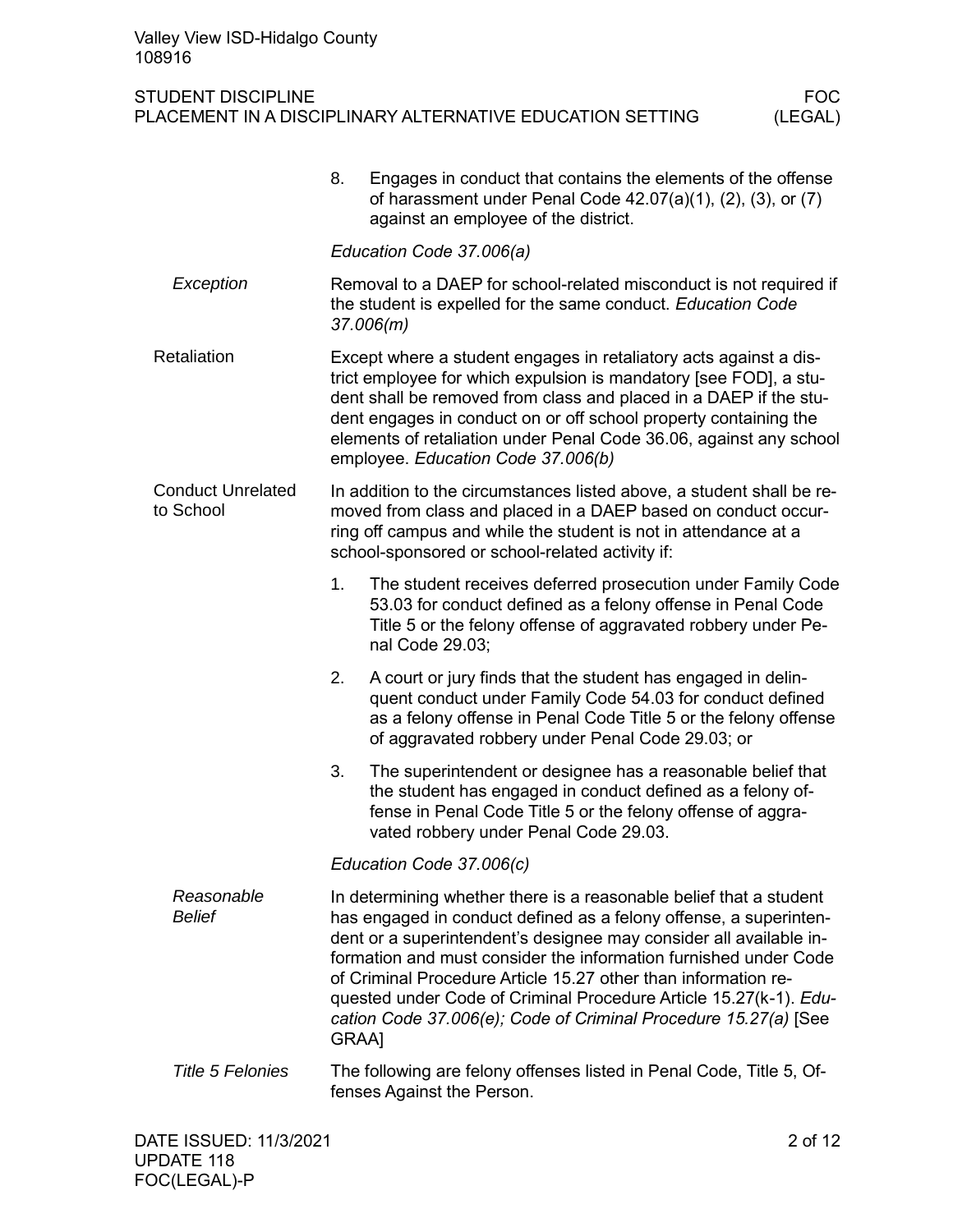- 1. Murder. *Penal Code 19.02*
- 2. Capital Murder. *Penal Code 19.03*
- 3. Manslaughter. *Penal Code 19.04*
- 4. Criminally Negligent Homicide. *Penal Code 19.05*
- 5. Unlawful Restraint, if:
	- a. The person restrained was younger than 17 years of age; or
	- b. The actor recklessly exposes the victim to a substantial risk of serious bodily injury; restrains an individual the actor knows is a public servant while the public servant is lawfully discharging an official duty or in retaliation or on account of an exercise of official power or performance of an official duty; or while in custody restrains any other person. *Penal Code 20.02*
- 6. Kidnapping. *Penal Code 20.03*
- 7. Aggravated Kidnapping. *Penal Code 20.04*
- 8. Smuggling of Persons. *Penal Code 20.05*
- 9. Continuous Smuggling of Persons. *Penal Code 20.06*
- 10. Trafficking of Persons. *Penal Code 20A.02*
- 11. Continuous Trafficking of Persons. *Penal Code 20A.03*
- 12. Continuous Sexual Abuse of Young Child or Disabled Individual. *Penal Code 21.02*
- 13. Bestiality. *Penal Code 21.09*
- 14. Indecency with a Child. *Penal Code 21.11*
- 15. Improper Relationship between Educator and Student. *Penal Code 21.12*
- 16. Invasive Visual Recording. *Penal Code 21.15*
- 17. Unlawful Disclosure or Promotion of Intimate Visual Material. *Penal Code 21.16*
- 18. Voyeurism, if the victim was younger than 14 years of age at the time of the offense. *Penal Code 21.17*
- 19. Sexual Coercion. *Penal Code 21.18*
- 20. Assault, if the offense is punishable as a felony. *Penal Code 22.01*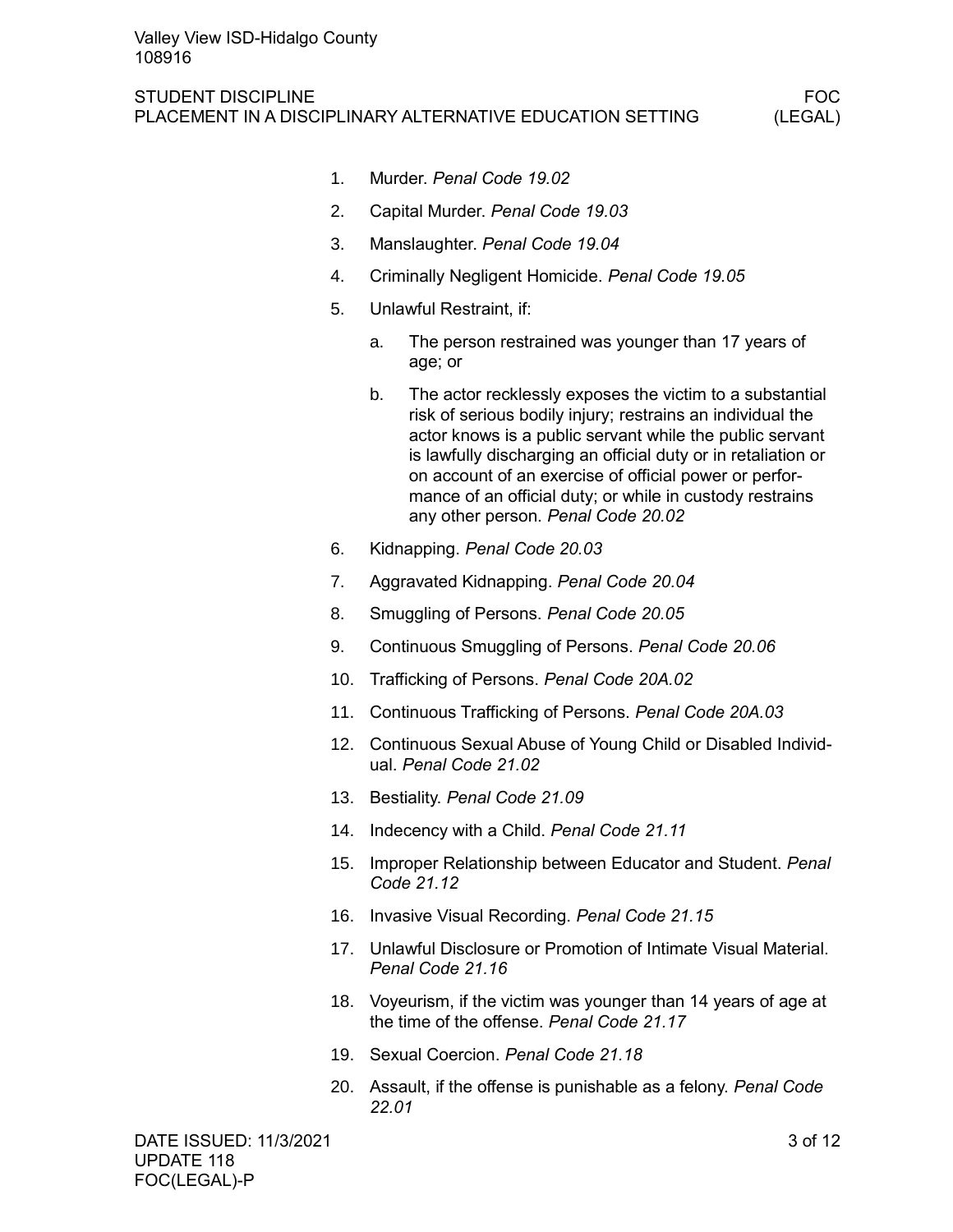- 21. Sexual Assault. *Penal Code 22.011*
- 22. Aggravated Assault. *Penal Code 22.02*
- 23. Aggravated Sexual Assault. *Penal Code 22.021*
- 24. Injury to a Child, Elderly Individual, or Disabled Individual. *Penal Code 22.04*
- 25. Abandoning or Endangering a Child. *Penal Code 22.041*
- 26. Deadly Conduct, if the person knowingly discharges a firearm at or in the direction of one or more individuals, or at or in the direction of a habitation, building, or vehicle and is reckless as to whether the habitation, building, or vehicle is occupied. *Penal Code 22.05*
- 27. Terroristic Threat, if the actor threatens to commit any offense involving violence to any person or property with intent to:
	- a. Place any person in fear of imminent serious bodily injury if the actor knows the person is a peace officer or judge;
	- b. Prevent or interrupt the occupation or use of a building, room, place of assembly, place to which the public has access, place of employment or occupation, aircraft, automobile, or other form of conveyance, or other public place if the prevention or interruption causes pecuniary loss of \$1,500 or more to the owner;
	- c. Cause impairment or interruption of public communications, public transportation, public water, gas, or power supply or other public service;
	- d. Place the public or a substantial group of the public in fear of serious bodily injury; or
	- e. Influence the conduct or activities of a branch or agency of the federal government, the state, or a political subdivision. *Penal Code 22.07*
- 28. Aiding Suicide, if the conduct causes suicide or attempted suicide that results in serious bodily injury. *Penal Code 22.08*
- 29. Tampering with Consumer Product. *Penal Code 22.09*
- 30. Harassment by Persons in Certain Facilities or of Public Servant. *Penal Code 22.11*

A student shall be removed from class and placed in a DAEP or juvenile justice alternative education program (JJAEP) if: Sexual Assault of Another Student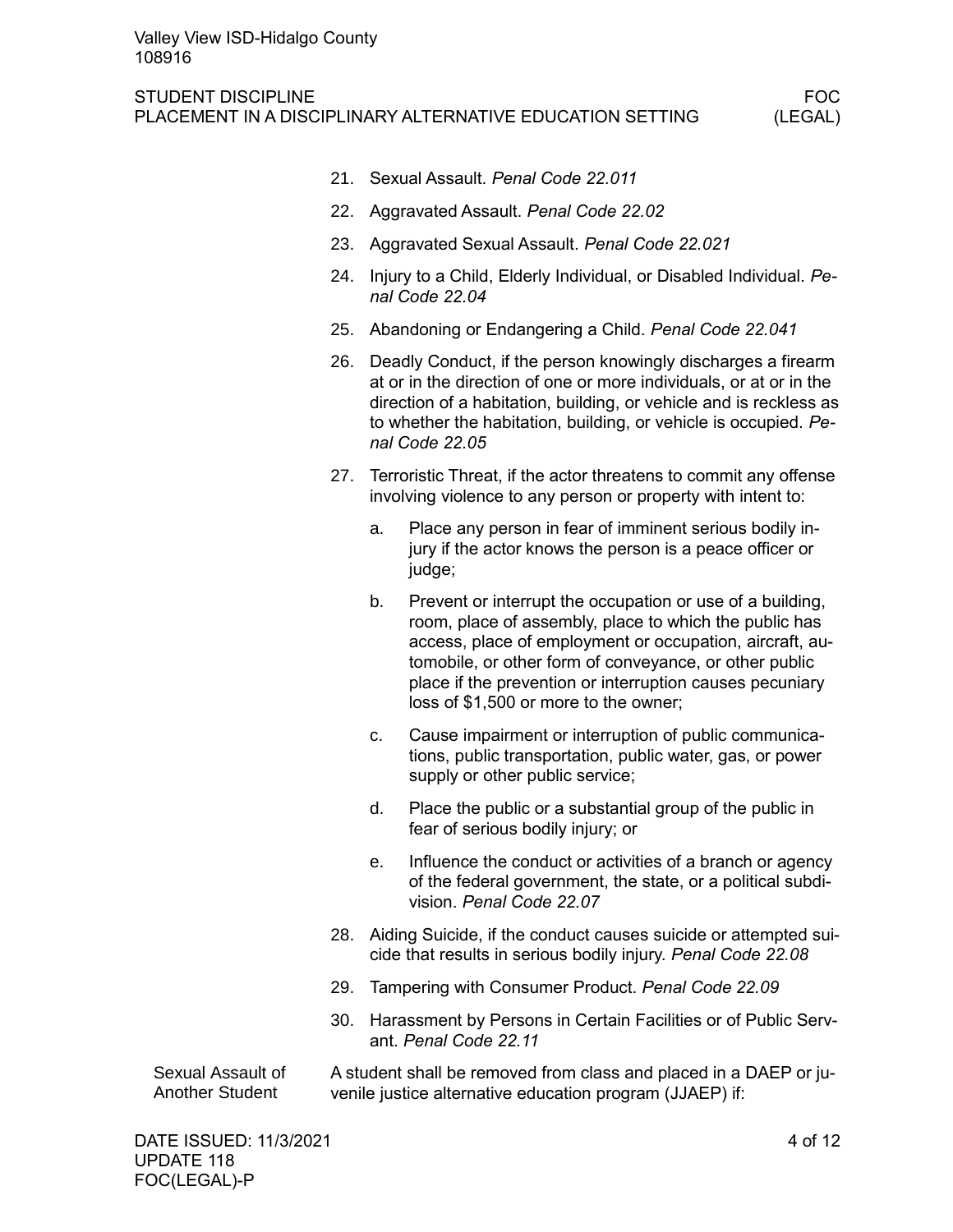|                                                 | 1.                                                                                                                                                                                                     | The student was convicted of, received adjudication for, or<br>was placed on probation for sexual assault of another student<br>who was a young child or disabled individual while the stu-<br>dents were assigned to the same campus, regardless of<br>whether the assault occurred on or off school property; |  |  |
|-------------------------------------------------|--------------------------------------------------------------------------------------------------------------------------------------------------------------------------------------------------------|-----------------------------------------------------------------------------------------------------------------------------------------------------------------------------------------------------------------------------------------------------------------------------------------------------------------|--|--|
|                                                 | 2.                                                                                                                                                                                                     | The parent of the victim of the assault has requested that the<br>student be transferred to a campus other than that to which<br>the victim is assigned; and                                                                                                                                                    |  |  |
|                                                 | 3.                                                                                                                                                                                                     | There is only one campus in a district serving the grade level<br>in which the student is enrolled.                                                                                                                                                                                                             |  |  |
|                                                 |                                                                                                                                                                                                        | Education Code 25.0341, 37.0051(a) [See FDE at Sexual Assault<br>Transfer-Transfer of Assailant]                                                                                                                                                                                                                |  |  |
|                                                 |                                                                                                                                                                                                        | A limitation imposed by Education Code Chapter 37 on the length<br>of placement in a DAEP or a JJAEP does not apply to a placement<br>under this provision. Education Code 37.0051(b)                                                                                                                           |  |  |
| <b>Permissive Removal</b><br>Non-Title 5 Felony | A student may be removed from class and placed in a DAEP based<br>on conduct occurring off campus and while the student is not in at-<br>tendance at a school-sponsored or school-related activity if: |                                                                                                                                                                                                                                                                                                                 |  |  |
|                                                 | 1.                                                                                                                                                                                                     | The superintendent or designee has a reasonable belief [see<br>Reasonable Belief, above] that the student has engaged in<br>conduct defined as a felony offense other than aggravated<br>robbery under Penal Code 29.03, or those offenses listed in<br>Penal Code Title 5 [see above at Title 5 Felonies]; and |  |  |
|                                                 | 2.                                                                                                                                                                                                     | The continued presence of the student in the regular class-<br>room threatens the safety of other students or teachers or will<br>be detrimental to the educational process.                                                                                                                                    |  |  |
|                                                 |                                                                                                                                                                                                        | Education Code 37.006(d)-(e)                                                                                                                                                                                                                                                                                    |  |  |
| <b>Bullying</b>                                 |                                                                                                                                                                                                        | A student may be removed from class and placed in a DAEP if the<br>student:                                                                                                                                                                                                                                     |  |  |
|                                                 | 1.                                                                                                                                                                                                     | Engages in bullying that encourages a student to commit or<br>attempt to commit suicide;                                                                                                                                                                                                                        |  |  |
|                                                 | 2.                                                                                                                                                                                                     | Incites violence against a student through group bullying; or                                                                                                                                                                                                                                                   |  |  |
|                                                 | 3.                                                                                                                                                                                                     | Releases or threatens to release intimate visual material of a<br>minor or student who is 18 years of age or older without the<br>student's consent.                                                                                                                                                            |  |  |
|                                                 | Nothing in this provision exempts a school from reporting a finding<br>of intimate visual material of a minor.                                                                                         |                                                                                                                                                                                                                                                                                                                 |  |  |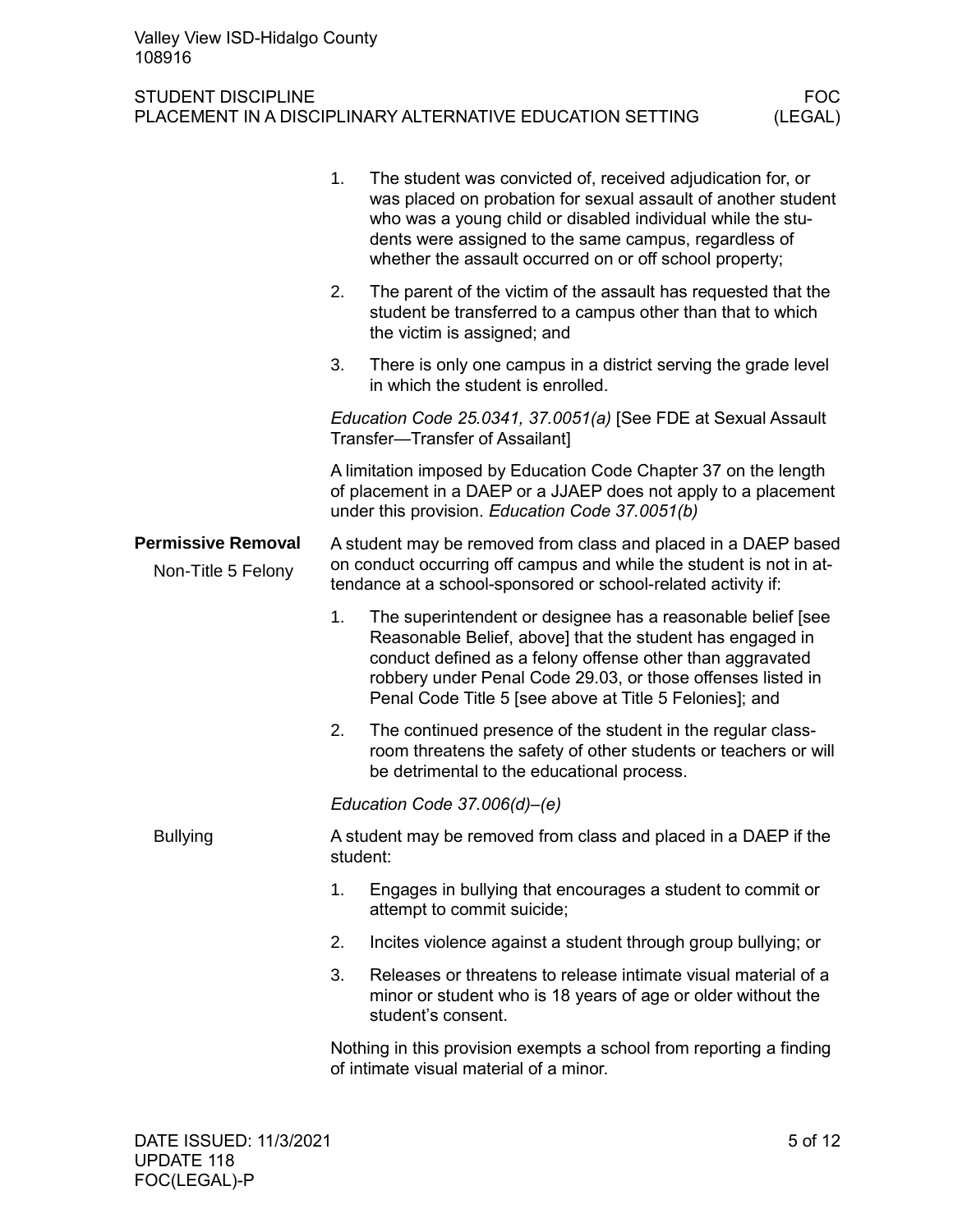| Valley View ISD-Hidalgo County<br>108916                                                                        |                                                                                                                                                                                                                                                                                                                                                                                                                                                                                                                                                                              |  |  |  |  |
|-----------------------------------------------------------------------------------------------------------------|------------------------------------------------------------------------------------------------------------------------------------------------------------------------------------------------------------------------------------------------------------------------------------------------------------------------------------------------------------------------------------------------------------------------------------------------------------------------------------------------------------------------------------------------------------------------------|--|--|--|--|
| <b>FOC</b><br><b>STUDENT DISCIPLINE</b><br>(LEGAL)<br>PLACEMENT IN A DISCIPLINARY ALTERNATIVE EDUCATION SETTING |                                                                                                                                                                                                                                                                                                                                                                                                                                                                                                                                                                              |  |  |  |  |
| <b>Definitions</b><br><b>Bullying</b>                                                                           | "Bullying" has the meaning assigned by Education Code 37.0832.<br>[See FFI]                                                                                                                                                                                                                                                                                                                                                                                                                                                                                                  |  |  |  |  |
| Intimate Visual<br>Material                                                                                     | "Intimate visual material" has the meaning assigned by Civil Prac-<br>tice and Remedies Code 98B.001.                                                                                                                                                                                                                                                                                                                                                                                                                                                                        |  |  |  |  |
|                                                                                                                 | Education Code 37.0052                                                                                                                                                                                                                                                                                                                                                                                                                                                                                                                                                       |  |  |  |  |
| One Year After<br>Conduct                                                                                       | A principal or other appropriate administrator may, but is not re-<br>quired to, remove a student to a DAEP for off-campus conduct, for<br>which removal would otherwise be required, if the principal or other<br>appropriate administrator did not have knowledge of the conduct<br>before the first anniversary of the date the conduct occurred. Edu-<br>cation Code 37.006(n)                                                                                                                                                                                           |  |  |  |  |
| Certain<br>Organization and<br>Gang Membership<br>and Solicitation                                              | A board or an educator shall recommend placing in DAEP any stu-<br>dent who commits the misdemeanor offenses described in Educa-<br>tion Code 37.121(a) and (c), regarding membership in or solicita-<br>tion to join a public school fraternity, sorority, secret society, or<br>gang [see FNCC]. Education Code 37.121(b)                                                                                                                                                                                                                                                  |  |  |  |  |
| <b>Older Students</b>                                                                                           | A person who is 21 years of age or older and is admitted by a dis-<br>trict for the purpose of completing the requirements for a diploma is<br>not eligible for placement in a DAEP if the person engages in con-<br>duct that would require or authorize such placement for a student<br>under the age of 21. If the student engages in such conduct, the<br>district shall revoke the student's admission. Education Code<br>$25.001(b-1)$                                                                                                                                 |  |  |  |  |
| <b>Placement of</b><br><b>Younger Students</b>                                                                  | A student who is younger than ten shall be removed from class and<br>placed in a DAEP if the student engages in conduct for which ex-<br>pulsion would be required by Section 37.007. Education Code<br>37.006(f), .007(e) [See FOD]                                                                                                                                                                                                                                                                                                                                         |  |  |  |  |
| <b>Students Younger</b><br>Than Six                                                                             | Notwithstanding any other provision of the Education Code, a stu-<br>dent who is younger than six years of age may not be removed<br>from class and placed in a DAEP, except that a student younger<br>than six years of age who has been expelled pursuant to the Gun<br>Free Schools Act [see FOD] shall be provided educational services<br>in a DAEP. Education Code 37.006(I), .007(e)(2)                                                                                                                                                                               |  |  |  |  |
| <b>Process for Removal</b><br>Conference                                                                        | Not later than the third class day after a student is removed by a<br>teacher or by the school principal or other appropriate administra-<br>tor, the campus behavior coordinator (CBC) or other appropriate<br>administrator shall schedule a conference among the CBC or other<br>appropriate administrator, the student's parent or guardian, the<br>teacher removing the student from class, if any, and the student. At<br>the conference, the student is entitled to written or oral notice of<br>the reasons for the removal, an explanation of the basis for the re- |  |  |  |  |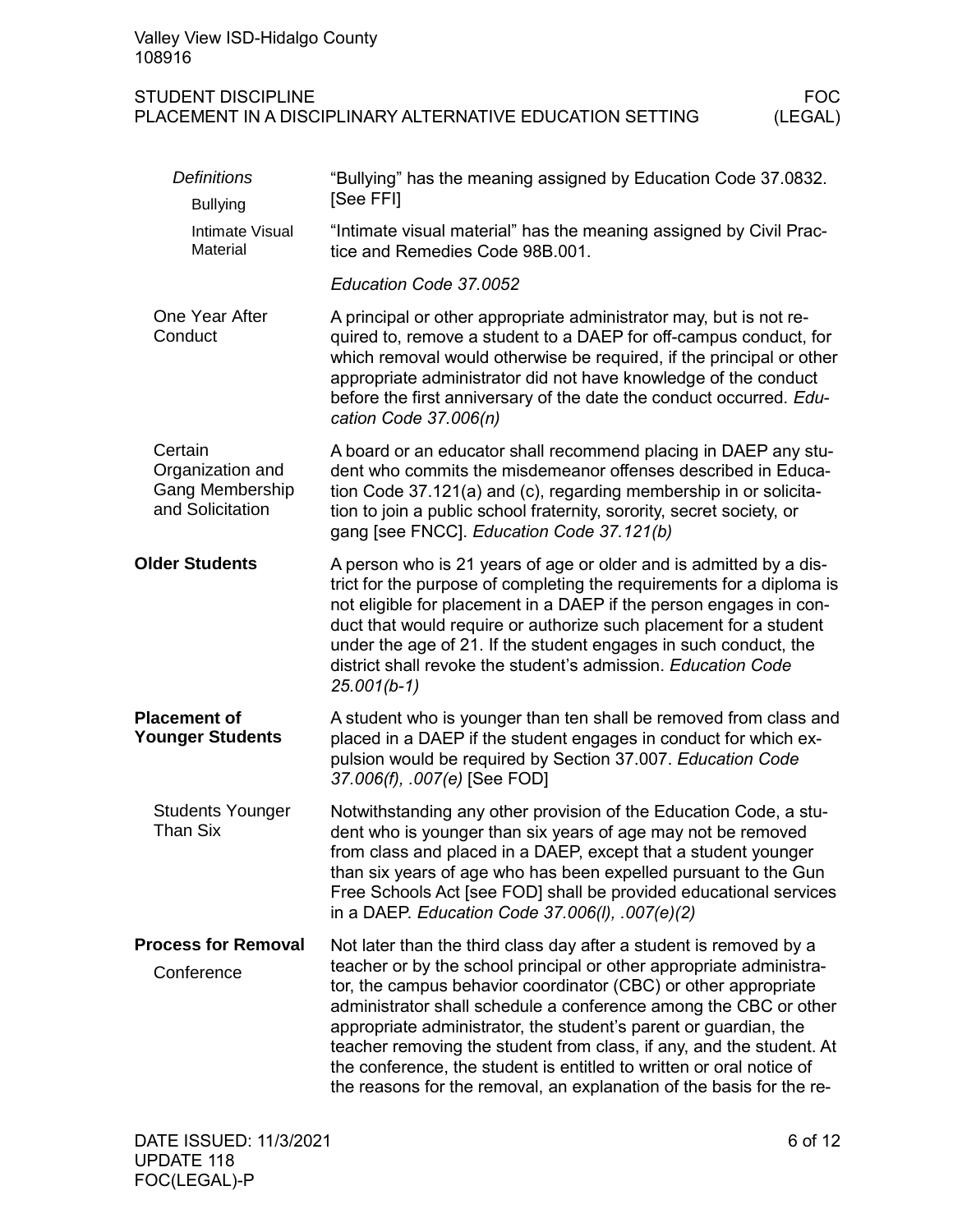| Valley View ISD-Hidalgo County<br>108916   |                                                                                                                                                                                                                                                                                                                                                                                                                                                                                                                                         |                       |
|--------------------------------------------|-----------------------------------------------------------------------------------------------------------------------------------------------------------------------------------------------------------------------------------------------------------------------------------------------------------------------------------------------------------------------------------------------------------------------------------------------------------------------------------------------------------------------------------------|-----------------------|
| <b>STUDENT DISCIPLINE</b>                  | PLACEMENT IN A DISCIPLINARY ALTERNATIVE EDUCATION SETTING                                                                                                                                                                                                                                                                                                                                                                                                                                                                               | <b>FOC</b><br>(LEGAL) |
|                                            | moval, and an opportunity to respond to the reasons for the re-<br>moval. The student may not be returned to the regular class pend-<br>ing the conference.                                                                                                                                                                                                                                                                                                                                                                             |                       |
| <b>Mitigating Factors</b>                  | Before ordering removal to a DAEP, the CBC must consider<br>whether the student acted in self-defense, the intent or lack of in-<br>tent at the time the student engaged in the conduct, the student's<br>disciplinary history, and whether the student has a disability that<br>substantially impairs the student's capacity to appreciate the<br>wrongfulness of the student's conduct, regardless of whether the<br>decision of the behavior coordinator concerns a mandatory or dis-<br>cretionary action.                          |                       |
| Order                                      | Following the conference, and whether or not each requested per-<br>son is in attendance after valid attempts to require the person's at-<br>tendance, the CBC, after considering any mitigating factors under<br>Education Code 37.001(a)(4) [see FO], shall order the placement<br>of the student for a period consistent with the Student Code of<br>Conduct.                                                                                                                                                                        |                       |
| Appeal                                     | If district policy allows a student to appeal to the board or the<br>board's designee a decision of the CBC or other appropriate ad-<br>ministrator, the decision of the board or the board's designee is fi-<br>nal and may not be appealed.                                                                                                                                                                                                                                                                                           |                       |
|                                            | Education Code 37.009(a) [See Student Code of Conduct]                                                                                                                                                                                                                                                                                                                                                                                                                                                                                  |                       |
| <b>Term of Removal</b>                     | The period of the placement after removal may not exceed one<br>year unless, after a review, a district determines that the student is<br>a threat to the safety of other students or to district employees. Ed-<br>ucation Code 37.009(a)                                                                                                                                                                                                                                                                                              |                       |
|                                            | A board or designee shall set a term for a student's placement in a<br>DAEP. If the period of placement is inconsistent with the guidelines<br>in the Student Code of Conduct, the order must give notice of the<br>inconsistency. The period of placement in a DAEP may not exceed<br>one year unless, after a review, a district determines that the stu-<br>dent is a threat to the safety of other students or to district employ-<br>ees or extended placement is in the best interest of the student.<br>Education Code 37.009(d) |                       |
| <b>Beyond Grading</b><br>Period or 60 Days | If placement in a DAEP is to extend beyond 60 days or the end of<br>the next grading period, whichever is earlier, the student's parent<br>or guardian is entitled to notice of and an opportunity to participate<br>in a proceeding before a board or designee.                                                                                                                                                                                                                                                                        |                       |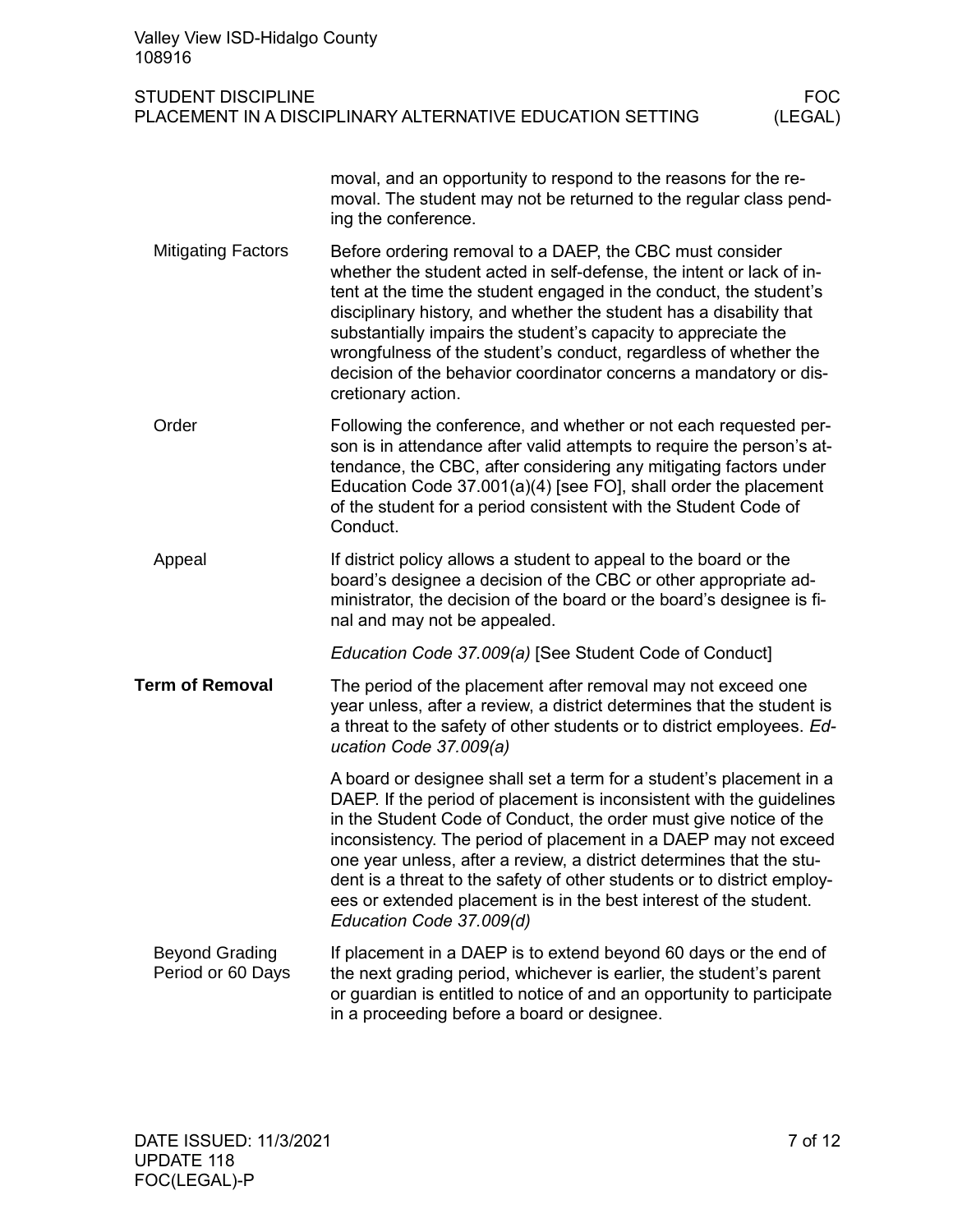Valley View ISD-Hidalgo County 108916

# STUDENT DISCIPLINE<br>PLACEMENT IN A DISCIPLINARY ALTERNATIVE EDUCATION SETTING (LEGAL) PLACEMENT IN A DISCIPLINARY ALTERNATIVE EDUCATION SETTING

| No Appeal                           | Any decision of a board or designee concerning placement beyond<br>60 days or the end of the next grading period is final and cannot be<br>appealed.                                                                                                                                                                                                                              |  |  |  |
|-------------------------------------|-----------------------------------------------------------------------------------------------------------------------------------------------------------------------------------------------------------------------------------------------------------------------------------------------------------------------------------------------------------------------------------|--|--|--|
|                                     | Education Code 37.009(b)                                                                                                                                                                                                                                                                                                                                                          |  |  |  |
| Beyond End of<br><b>School Year</b> | Before a student may be placed in a DAEP for a period that ex-<br>tends beyond the end of the school year, a board or designee must<br>determine that:                                                                                                                                                                                                                            |  |  |  |
|                                     | 1.<br>The student's presence in the regular classroom program or<br>at the student's regular campus presents a danger of physical<br>harm to the student or another individual; or                                                                                                                                                                                                |  |  |  |
|                                     | 2.<br>The student has engaged in serious or persistent misbehavior<br>that violates the Student Code of Conduct.                                                                                                                                                                                                                                                                  |  |  |  |
|                                     | Education Code 37.009(c)                                                                                                                                                                                                                                                                                                                                                          |  |  |  |
| <b>Order of Removal</b>             | A board or designee shall deliver to the student and the student's<br>parent or guardian a copy of the order placing the student in a<br>DAEP. Education Code 37.009(g)                                                                                                                                                                                                           |  |  |  |
|                                     | Not later than the second business day after the date of the re-<br>moval conference, a board or designee shall deliver a copy of the<br>order placing the student in a DAEP and any information required<br>under Family Code 52.04 to the authorized officer of the juvenile<br>court in the county in which the juvenile resides. Education Code<br>37.010(a)                  |  |  |  |
| <b>Activities</b>                   | The terms of a placement under Education Code 37.006 must pro-<br>hibit the student from attending or participating in school-spon-<br>sored or school-related activities. Education Code 37.006(g)                                                                                                                                                                               |  |  |  |
|                                     | In addition to any notice required under Code of Criminal<br>Procedure 15.27 [see GRAA], a principal or designee shall inform<br>each educator who has responsibility for, or is under the direction<br>and supervision of an educator who has responsibility for, the<br>instruction of a student who has engaged in conduct for which<br>DAEP placement must or may be ordered. |  |  |  |
|                                     | Each educator shall keep the information confidential from any per-<br>son not entitled to the information, except that the educator may<br>share the information with the student's parent or guardian as pro-<br>vided by state or federal law. An educator's certificate may be sus-<br>pended or revoked for intentional failure to keep such information<br>confidential.    |  |  |  |

*Education Code 37.006(o)*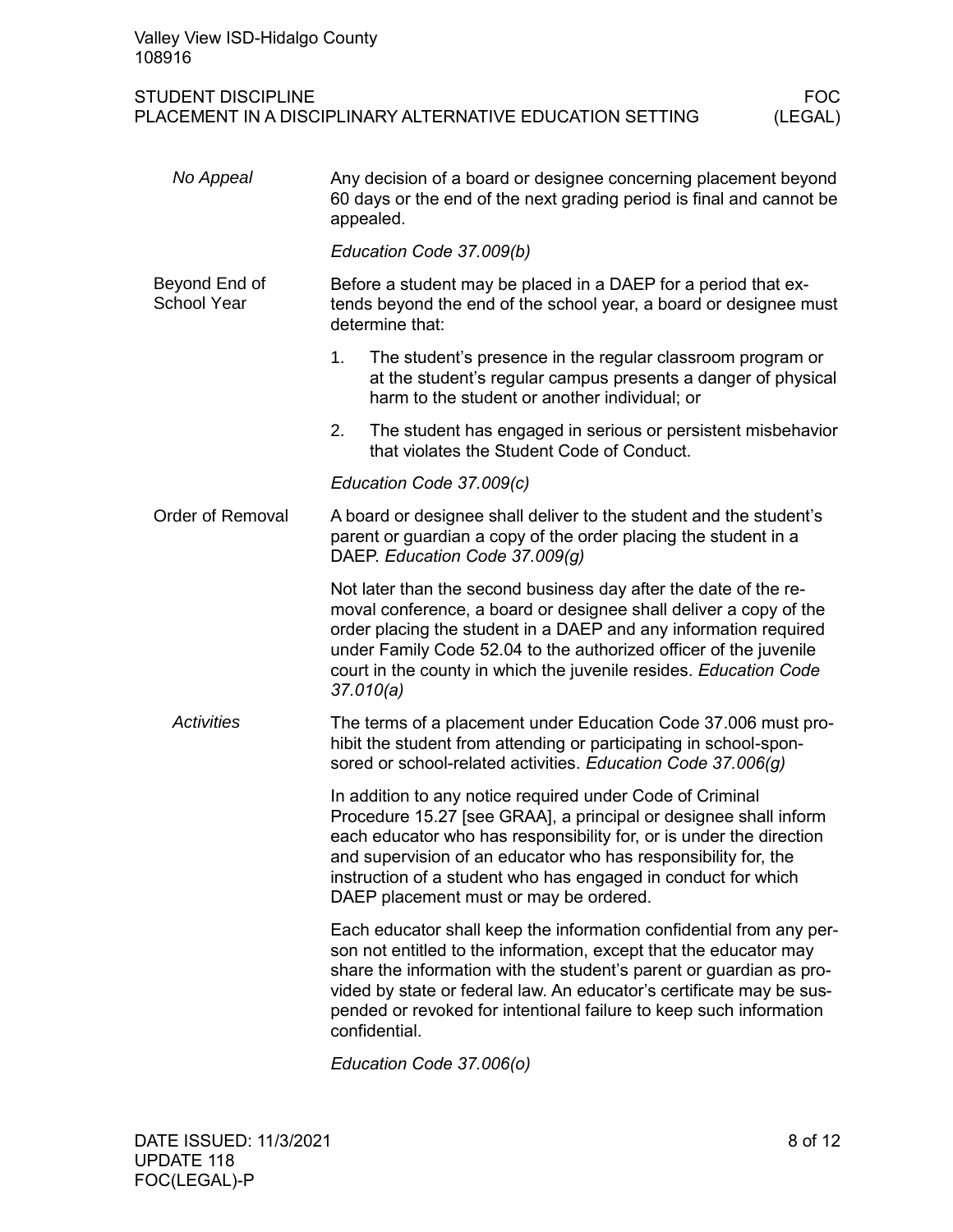| Valley View ISD-Hidalgo County<br>108916                             |                                                                                                                                                                                                                                                                                                                                                                                                                                                                                                                                                                                                                                                                                                                                                                                                          |                                                                                                                                                                                                                                                                                                                                             |                       |
|----------------------------------------------------------------------|----------------------------------------------------------------------------------------------------------------------------------------------------------------------------------------------------------------------------------------------------------------------------------------------------------------------------------------------------------------------------------------------------------------------------------------------------------------------------------------------------------------------------------------------------------------------------------------------------------------------------------------------------------------------------------------------------------------------------------------------------------------------------------------------------------|---------------------------------------------------------------------------------------------------------------------------------------------------------------------------------------------------------------------------------------------------------------------------------------------------------------------------------------------|-----------------------|
| <b>STUDENT DISCIPLINE</b>                                            |                                                                                                                                                                                                                                                                                                                                                                                                                                                                                                                                                                                                                                                                                                                                                                                                          | PLACEMENT IN A DISCIPLINARY ALTERNATIVE EDUCATION SETTING                                                                                                                                                                                                                                                                                   | <b>FOC</b><br>(LEGAL) |
| <b>Completion of</b><br><b>Proceedings Upon</b><br><b>Withdrawal</b> | If a student withdraws from a district before an order for placement<br>in a DAEP is entered, the principal or board, as appropriate, may<br>complete the proceedings and enter an order. If the student re-en-<br>rolls in the district the same or subsequent school year, the district<br>may enforce the order at that time except for any period of the<br>placement that has been served by the student in another district<br>that honored the order. If the principal or board fails to enter an or-<br>der after the student withdraws, the next district in which the stu-<br>dent enrolls may complete the proceedings and enter an order. Ed-<br>ucation Code 37.009(i)                                                                                                                      |                                                                                                                                                                                                                                                                                                                                             |                       |
| <b>Enrollment in</b><br><b>Another District</b>                      | If a student placed in a DAEP enrolls in another district before the<br>expiration of the placement, a board shall provide to the district in<br>which the student enrolls a copy of the placement order at the<br>same time it provides other records. The district in which the stu-<br>dent enrolls shall inform each educator who will have responsibility<br>for, or will be under the direction and supervision of an educator<br>who will have responsibility for, the instruction of the student of the<br>contents of the placement order. Each educator shall keep the in-<br>formation confidential from any person not entitled to the infor-<br>mation, except that the educator may share the information with<br>the student's parent or guardian as provided by state or federal<br>law. |                                                                                                                                                                                                                                                                                                                                             |                       |
|                                                                      | The district in which the student enrolls may continue the place-<br>ment or allow the student to attend regular classes. [See FO] The<br>district in which the student enrolls may take any of these actions<br>if:                                                                                                                                                                                                                                                                                                                                                                                                                                                                                                                                                                                     |                                                                                                                                                                                                                                                                                                                                             |                       |
|                                                                      | 1.                                                                                                                                                                                                                                                                                                                                                                                                                                                                                                                                                                                                                                                                                                                                                                                                       | The student was placed in a DAEP by an open-enrollment<br>charter school and the charter school provides the district a<br>copy of the placement order; or                                                                                                                                                                                  |                       |
|                                                                      | 2.                                                                                                                                                                                                                                                                                                                                                                                                                                                                                                                                                                                                                                                                                                                                                                                                       | The student was placed in a DAEP by a district in another<br>state and:                                                                                                                                                                                                                                                                     |                       |
|                                                                      |                                                                                                                                                                                                                                                                                                                                                                                                                                                                                                                                                                                                                                                                                                                                                                                                          | The out-of-state district provides a copy of the placement<br>a.<br>order; and                                                                                                                                                                                                                                                              |                       |
|                                                                      |                                                                                                                                                                                                                                                                                                                                                                                                                                                                                                                                                                                                                                                                                                                                                                                                          | b.<br>The grounds for placement are the same as grounds for<br>placement in the enrolling district.                                                                                                                                                                                                                                         |                       |
|                                                                      | Education Code 37.008(j)                                                                                                                                                                                                                                                                                                                                                                                                                                                                                                                                                                                                                                                                                                                                                                                 |                                                                                                                                                                                                                                                                                                                                             |                       |
| Out-of-State<br>Placement                                            |                                                                                                                                                                                                                                                                                                                                                                                                                                                                                                                                                                                                                                                                                                                                                                                                          | If a student was placed in a DAEP in another state for more than<br>one year and the enrolling district continues the placement under<br>Education Code 37.008(j), the enrolling district shall reduce the pe-<br>riod of placement so that the aggregate period does not exceed<br>one year unless the enrolling district determines that: |                       |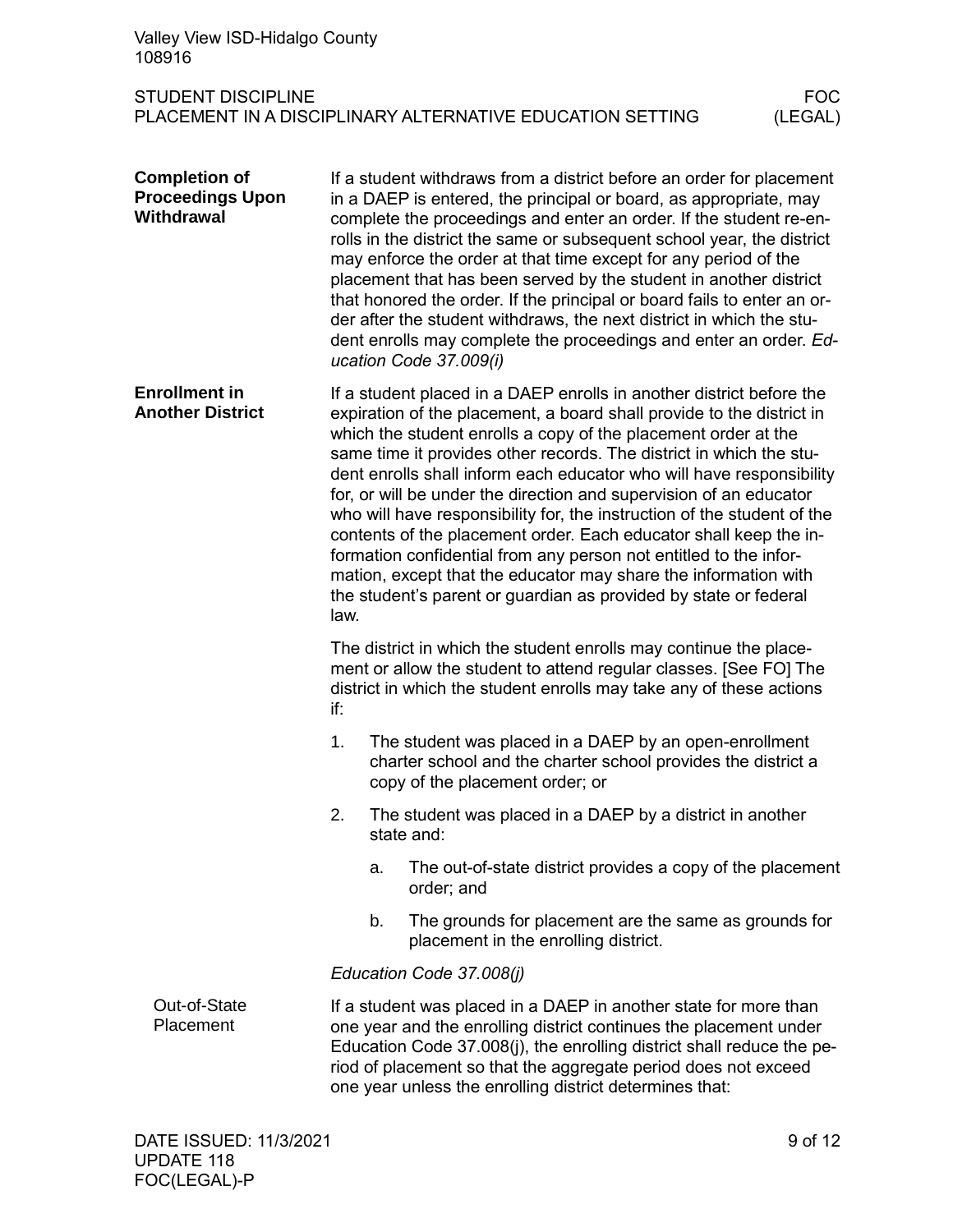|                                                                                        | 1. | The student is a threat to the safety of other students or to<br>district employees; or                                                                                                                                                                                                                                                                                                        |  |  |
|----------------------------------------------------------------------------------------|----|------------------------------------------------------------------------------------------------------------------------------------------------------------------------------------------------------------------------------------------------------------------------------------------------------------------------------------------------------------------------------------------------|--|--|
|                                                                                        | 2. | Extended placement is in the best interest of the student.                                                                                                                                                                                                                                                                                                                                     |  |  |
|                                                                                        |    | Education Code 37.008(j-1)                                                                                                                                                                                                                                                                                                                                                                     |  |  |
| <b>Court-Ordered</b><br><b>Placement</b>                                               |    | Unless a board and the juvenile board for the county in which a<br>district's central administrative office is located have entered into a<br>memorandum of understanding concerning the juvenile probation<br>department's role in supervising and providing other support ser-<br>vices for students in DAEP programs:                                                                       |  |  |
|                                                                                        | 1. | A court may not order a student expelled under Section<br>37.007 to attend a school district DAEP as a condition of pro-<br>bation;                                                                                                                                                                                                                                                            |  |  |
|                                                                                        | 2. | A court may not order a student to attend a DAEP without a<br>district's consent, until the student has successfully completed<br>any sentencing requirements, if the court has ordered the stu-<br>dent to attend a DAEP as a condition of probation once during<br>a school year and the student is referred to juvenile court<br>again during that school year.                             |  |  |
|                                                                                        |    | Education Code $37.010(c)$ –(d)                                                                                                                                                                                                                                                                                                                                                                |  |  |
| <b>School Activities</b>                                                               |    | Any court placement in a DAEP must prohibit the student from at-<br>tending or participating in school-sponsored or school-related activ-<br>ities. Education Code 37.010(e)                                                                                                                                                                                                                   |  |  |
| <b>Placement After</b><br><b>Court Disposition</b>                                     |    | After the student has successfully completed any court disposition<br>requirements, including conditions of deferred prosecution or con-<br>ditions required by the prosecutor or probation department, a dis-<br>trict may not refuse to admit the student if the student meets the re-<br>quirements for admission into the public schools. A district may<br>place the student in the DAEP. |  |  |
|                                                                                        |    | Notwithstanding Education Code 37.002(d) [see FOA], the student<br>may not be returned to the classroom of the teacher under whose<br>supervision the offense occurred without that teacher's consent.<br>The teacher may not be coerced to consent.                                                                                                                                           |  |  |
|                                                                                        |    | Education Code 37.010(f)                                                                                                                                                                                                                                                                                                                                                                       |  |  |
| <b>Not Guilty/</b><br><b>Insufficient</b><br><b>Evidence/Charges</b><br><b>Dropped</b> |    | The office of the prosecuting attorney or the office or official desig-<br>nated by the juvenile board shall, within two working days, notify<br>the school district that removed a student to a DAEP under Educa-<br>tion Code 37.006 if:                                                                                                                                                     |  |  |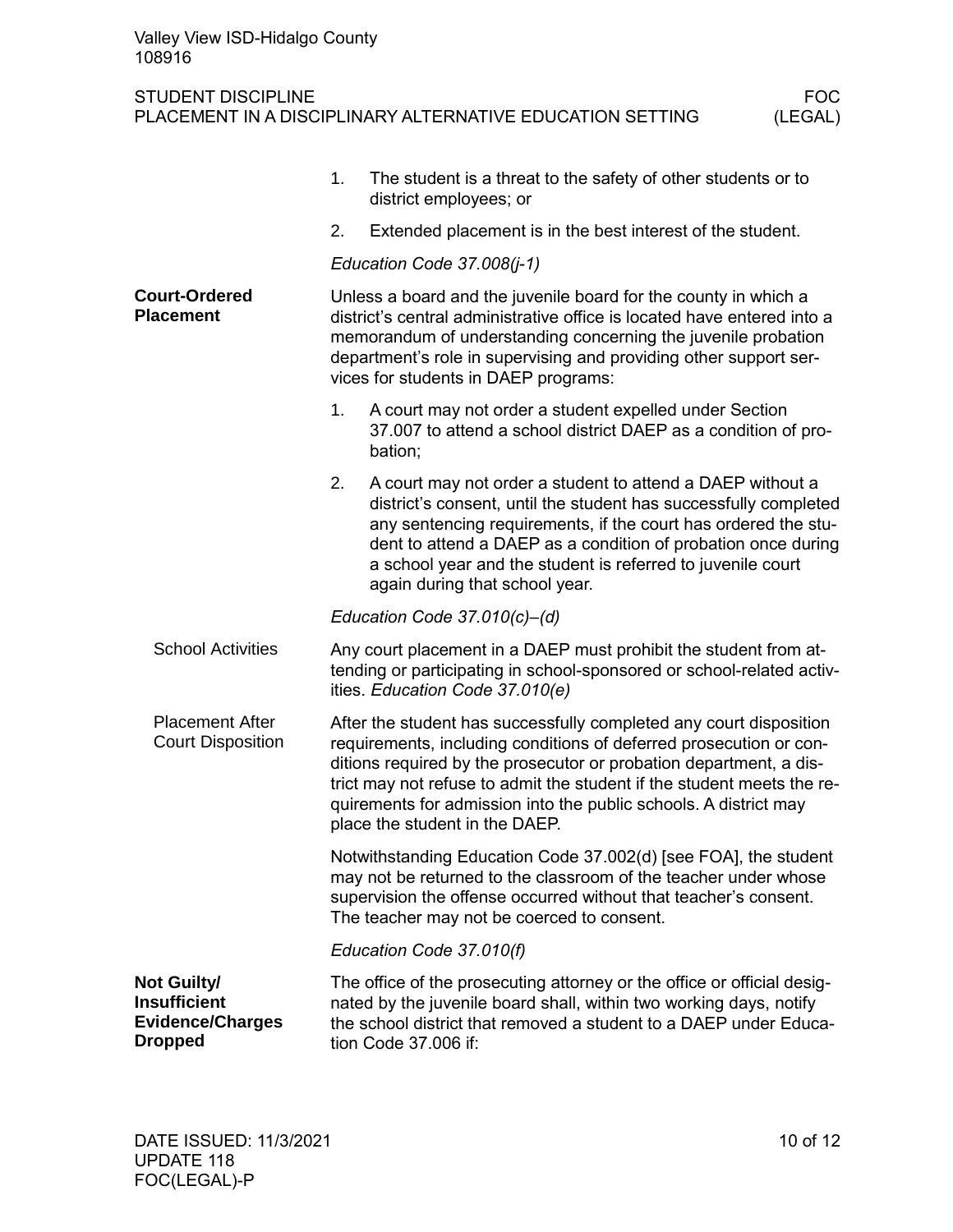FOC(LEGAL)-P

|                                                | 1. | Prosecution of a student was refused for lack of prosecutorial<br>merit or insufficient evidence, and no formal proceedings, de-<br>ferred adjudication, or deferred prosecution will be initiated; or                                                                                                                                                                                                                                                                                                                                                                                                             |          |
|------------------------------------------------|----|--------------------------------------------------------------------------------------------------------------------------------------------------------------------------------------------------------------------------------------------------------------------------------------------------------------------------------------------------------------------------------------------------------------------------------------------------------------------------------------------------------------------------------------------------------------------------------------------------------------------|----------|
|                                                | 2. | A court or jury found the student not guilty or made a finding<br>the child did not engage in delinquent conduct or conduct indi-<br>cating a need for supervision and the case was dismissed<br>with prejudice.                                                                                                                                                                                                                                                                                                                                                                                                   |          |
|                                                |    | On receipt of the notice, the superintendent or designee shall re-<br>view the student's placement in the DAEP. The student may not be<br>returned to the regular classroom pending the review. The superin-<br>tendent or designee shall schedule a review of the student's place-<br>ment with the student's parent or guardian not later than the third<br>class day after the superintendent or designee receives notice from<br>the office or official designated by the court.                                                                                                                               |          |
|                                                |    | After reviewing the notice and receiving information from the stu-<br>dent's parent or guardian, the superintendent or designee may<br>continue the student's placement in the DAEP if there is reason to<br>believe that the presence of the student in the regular classroom<br>threatens the safety of other students or teachers.                                                                                                                                                                                                                                                                              |          |
|                                                |    | Education Code 37.006(h); Code of Criminal Procedure 15.27(g)                                                                                                                                                                                                                                                                                                                                                                                                                                                                                                                                                      |          |
| <b>Appeal After</b><br><b>Placement Upheld</b> |    | The student or the student's parent or guardian may appeal a su-<br>perintendent's decision to the board. The student may not be re-<br>turned to the regular classroom pending the appeal. A board shall,<br>at the next scheduled meeting, review the notice provided by the<br>office of the prosecuting attorney or the office or official designated<br>by the juvenile board; receive information from the student, the stu-<br>dent's parent or guardian, and the superintendent or designee; and<br>confirm or reverse the superintendent's decision. The board shall<br>make a record of the proceedings. |          |
|                                                |    | If a board confirms the decision, the board shall inform the student<br>and the student's parent or guardian of the right to appeal to the<br>commissioner of education. The student may not be returned to the<br>regular classroom pending the appeal to the commissioner.                                                                                                                                                                                                                                                                                                                                       |          |
|                                                |    | Education Code 37.006(i)-(j)                                                                                                                                                                                                                                                                                                                                                                                                                                                                                                                                                                                       |          |
| 120-Day Review of<br><b>Status</b>             |    | A student placed in a DAEP shall be provided a review of the stu-<br>dent's status, including a review of the student's academic status,<br>by a board's designee at intervals not to exceed 120 days. In the<br>case of a high school student, the board's designee, with the stu-<br>dent's parent or guardian, shall review the student's progress to-<br>ward meeting high school graduation requirements and shall es-<br>tablish a specific graduation plan for the student. The district is not<br>required to provide a course in the DAEP, except as required by                                          |          |
| DATE ISSUED: 11/3/2021<br><b>UPDATE 118</b>    |    |                                                                                                                                                                                                                                                                                                                                                                                                                                                                                                                                                                                                                    | 11 of 12 |